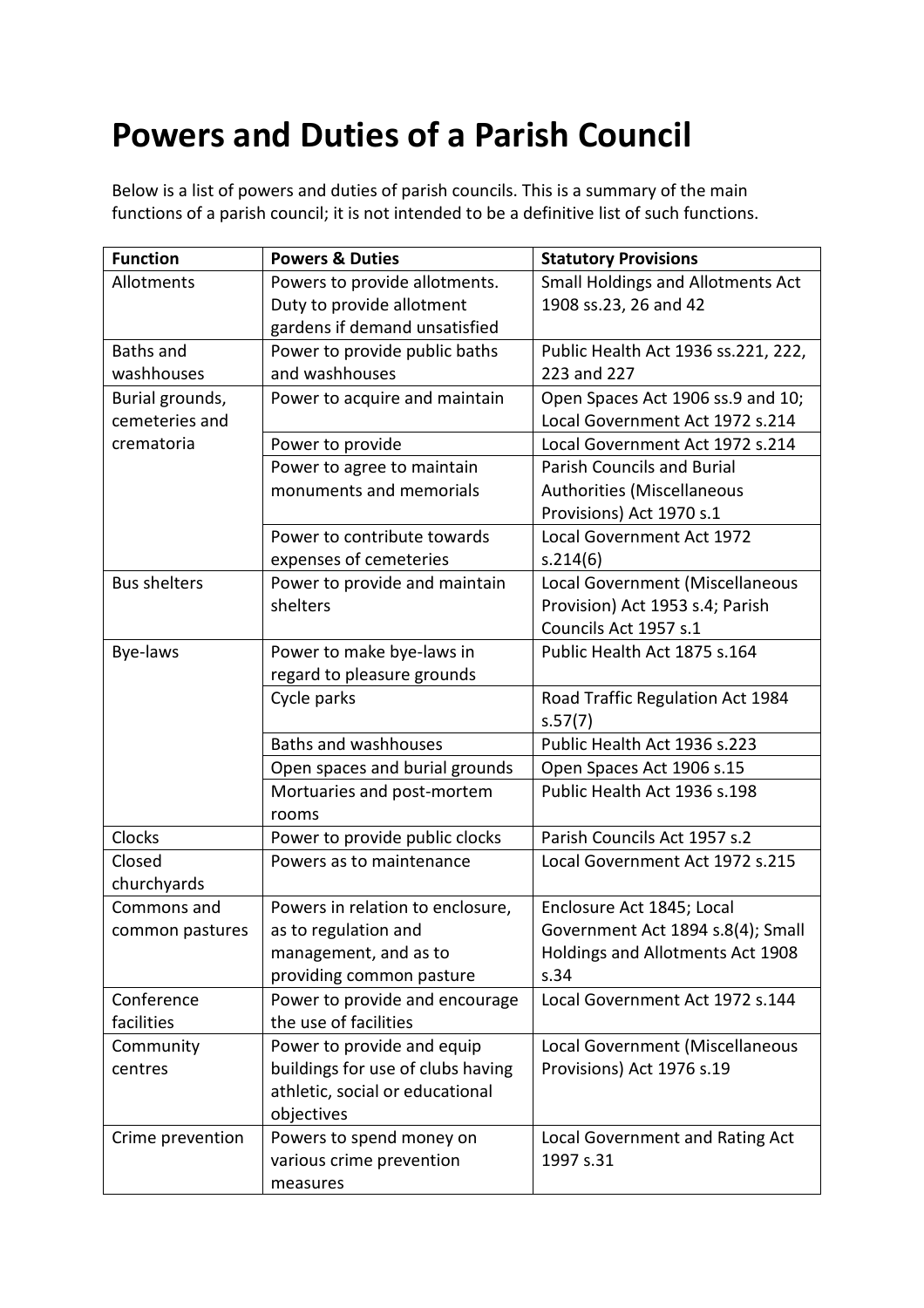| Drainage         | Power to deal with ponds and<br>ditches | Public Health Act 1936 s.260      |
|------------------|-----------------------------------------|-----------------------------------|
| Education        | Right to appoint school                 | Education (No.2) Act 1986 s.4     |
|                  | governors                               |                                   |
| Entertainment    | Provision of entertainment and          | Local Government Act 1972 s.145   |
| and the arts     | support of the arts                     |                                   |
| Gifts            | Power to accept                         | Local Government Act 1972 s.139   |
| Highways         | Power to repair and maintain            |                                   |
|                  | public footpaths and bridleways         | Highways Act 1980 ss.43 and 50    |
|                  | Power to light roads and public         | Parish Councils Act 1957 s.3;     |
|                  | places                                  | Highways Act 1980 s.301; Local    |
|                  |                                         | Government Act 1972 Sch.14 para   |
|                  |                                         | 27                                |
|                  | Power to provide parking places         | Road Traffic Regulation Act 1984  |
|                  | for vehicles, bicycles and              | ss.57 and 63                      |
|                  | motorcycles                             |                                   |
|                  | Power to enter into agreement           | Highways Act 1980 ss.30 and 72    |
|                  | as to dedication and widening           |                                   |
|                  | Power to provide roadside seats         | Parish Councils Act 1957 s.1      |
|                  | and shelters, and omnibus               |                                   |
|                  | shelters                                |                                   |
|                  | Consent of parish council               | Highways Act 1980 ss.47 and 116   |
|                  | required for ending maintenance         |                                   |
|                  | of highway at public expense, or        |                                   |
|                  | for stopping up or diversion of         |                                   |
|                  | highway                                 |                                   |
|                  | Power to complain to highways           | Highways Act 1980 s.130           |
|                  | authority as to protection of           |                                   |
|                  | rights of way and roadside              |                                   |
|                  | wastes                                  |                                   |
|                  | Power to provide traffic signs          | Road Traffic Regulation Act 1984  |
|                  | and other notices                       | s.72                              |
|                  | Power to plant trees etc. and to        | Highways Act 1980 s.96;           |
|                  | maintain roadside verges                | Countryside Act 1968              |
| Investments      | Power to participate in schemes         | Trustee Investments Act 1961 s.11 |
|                  | of collective investment                |                                   |
| Land             | Power to acquire by agreement,          | Local Government Act 1972 ss.124, |
|                  | to appropriate, to dispose of           | 126 and 127                       |
|                  | Power to accept gifts of land           | Local Government Act 1972 s.139   |
| Litter           | Provision of receptacles                | Litter Act 1983 ss.5 and 6        |
| Lotteries        | Powers to promote                       | Lotteries and Amusements Act      |
|                  |                                         | 1976 s.7                          |
| Mortuaries and   | Powers to provide mortuaries            | Public Health Act 1936 s.198      |
| post mortem      | and post mortem rooms                   |                                   |
| rooms            |                                         |                                   |
| <b>Nuisances</b> | Power to deal with offensive            | Public Health Act 1936 s.260      |